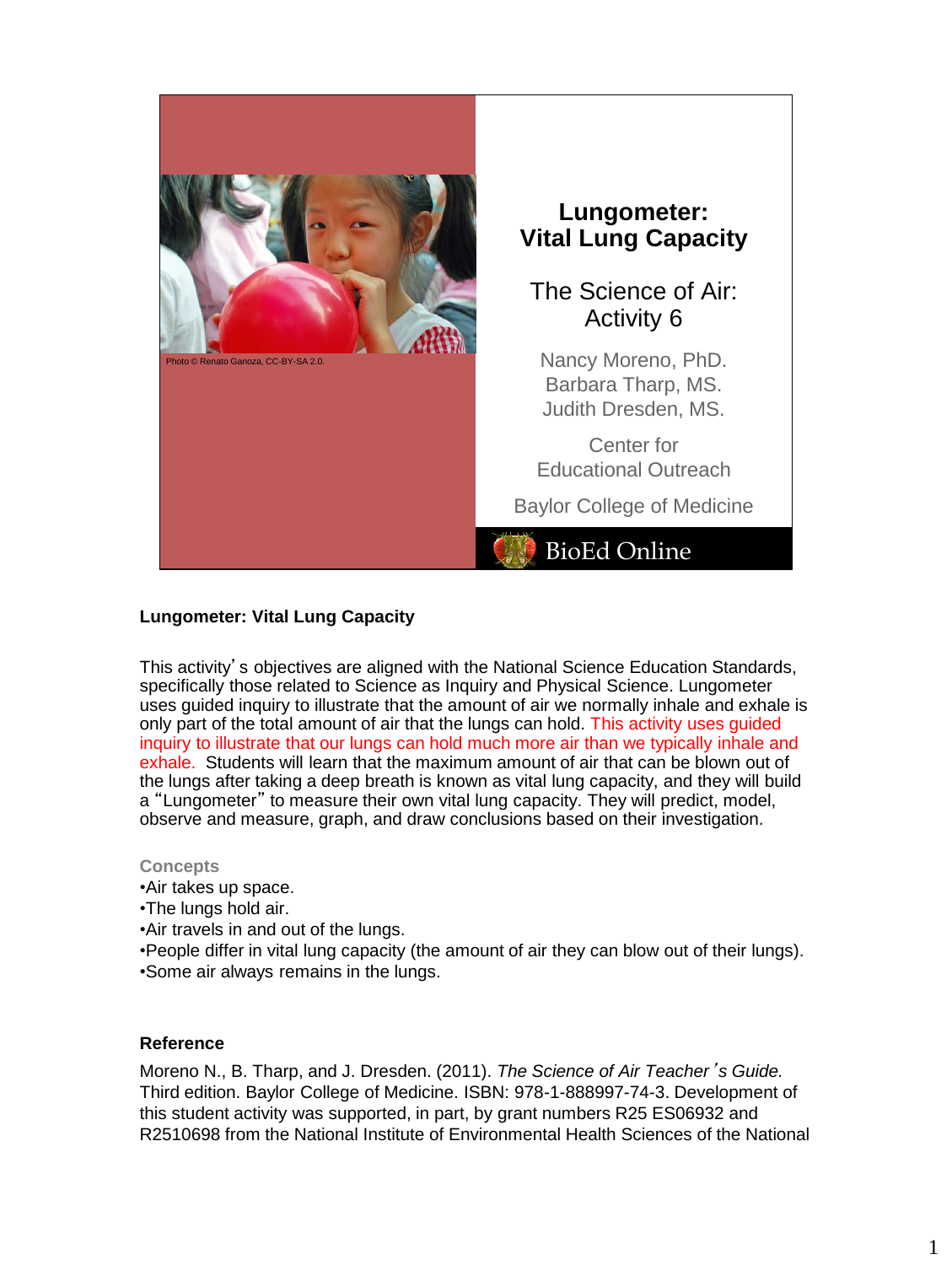Institutes of Health to Baylor College of Medicine.

# **Image Reference**

Photo © Renato Ganoza, CC-BY-SA 2.0. http://commons.wikimedia.org/wiki/File:Girl\_inflating\_a\_red\_balloon.jpg

# **Key Words**

lesson, teaching slides, lesson demonstration, life science, biology, air, lung, lungs, breath, breathing, vital lung capacity, exhale, inhale, respiration, lung disease, asthma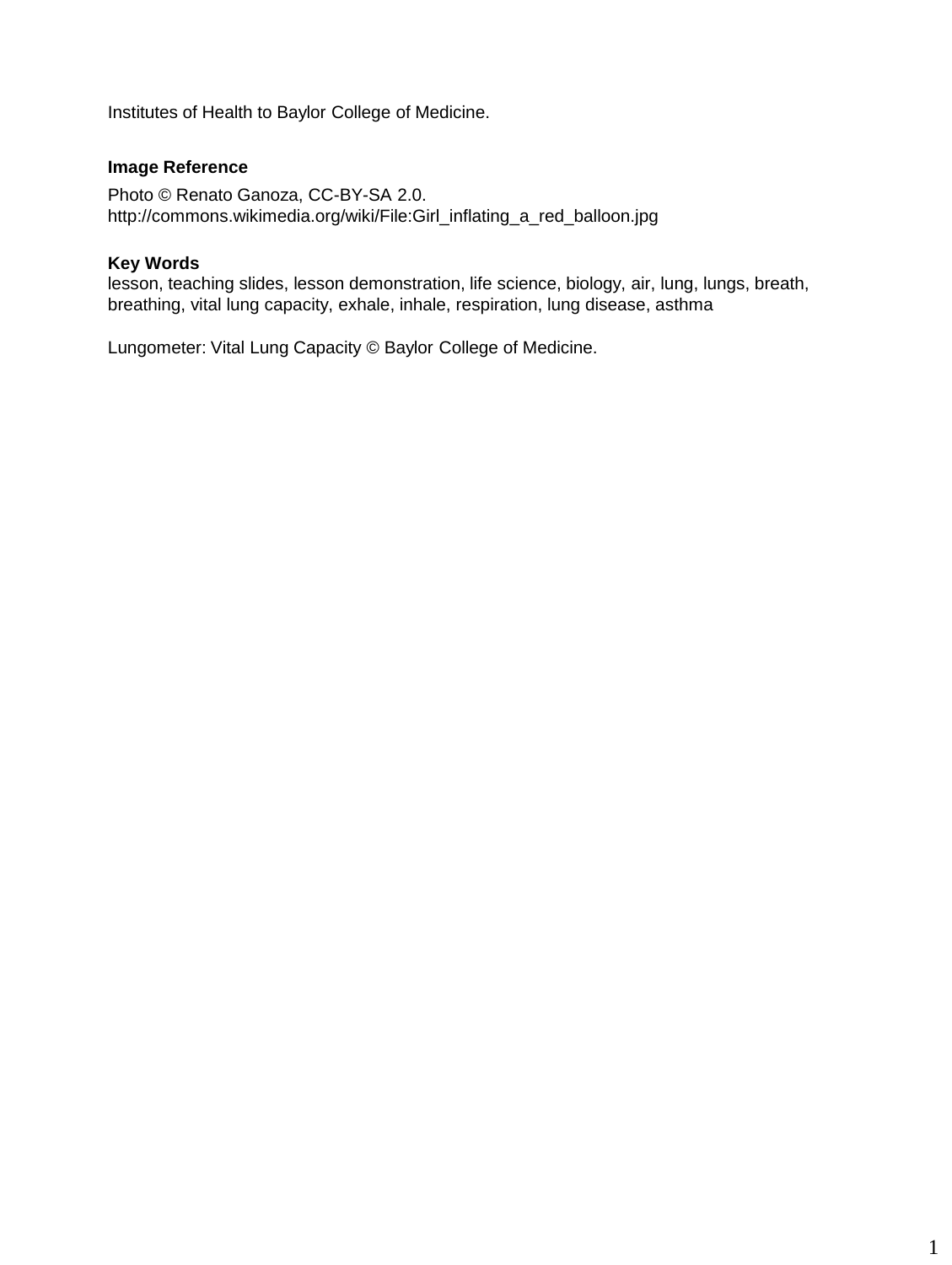

## **Materials**

#### **Materials per Student Group**

- 1 clean plastic gallon milk jug, with lid
- 1 plastic tub (10-quart size) filled halfway with water
- 1 piece of plastic tubing (0.5 to 2.0 cm in diameter, 45 cm/18 inches in length)
- 1 dark colored crayon or permanent marker
- 1 beaker (500 to 1000-ml)
- Self-adhesive notepad (1½ x 2-inch)
- Water (a little more than 3.8 liters or 1 gallon)

#### **Materials per Student**

- Copies of the "Lungometer Data Sheet" and "Make a Lungometer" student sheet
- Prepared mouthpiece (see Setup, below), made from half of a plastic drinking straw

#### **Setup**

1.This activity requires two class periods and is appropriate for students to conduct in small groups of four. Have students rotate jobs, so that each has an opportunity to measure his or her vital lung capacity.

2.As an alternative, present the lungometer as a demonstration or have each student measure his/her vital lung capacity on a lungometer you have made. Most students will find it helpful to see a pre-constructed lungometer before attempting to make one themselves.

3.Cut plastic drinking straws in half to serve as mouthpieces.

4.Each student will use his or her own clean mouthpiece, inserted into the plastic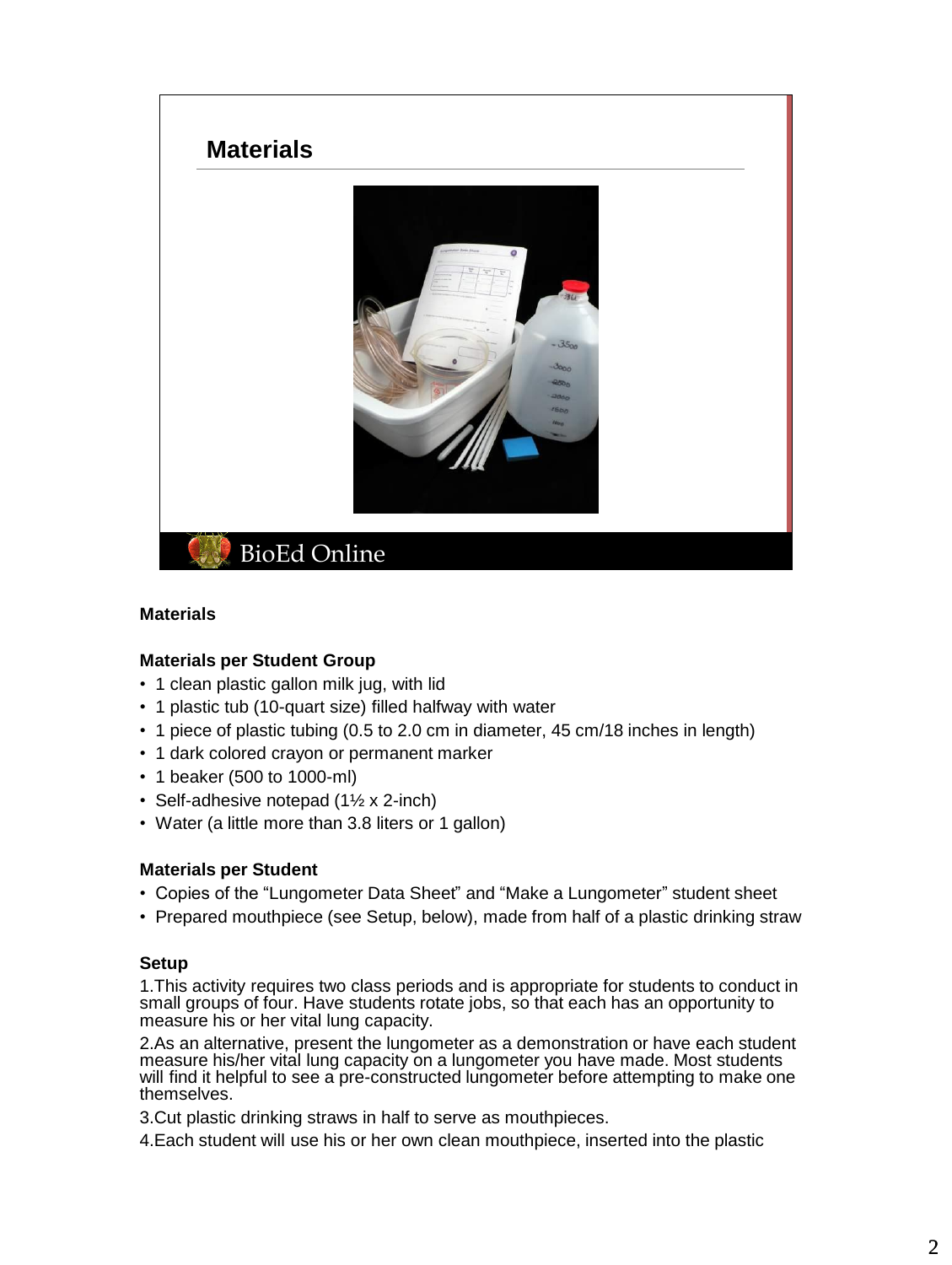tubing of the lungometer.

**CAUTION**: Students with asthma or other breathing problems should not measure their vital lung capacities. Before each student uses the lungometer, he or she should insert his or her own clean mouthpiece into the plastic. Be sure to wash tubing before storing. Use antibacterial soap or soak the tubing in a 10% mild bleach solution).

## **Reference**

Moreno N., B. Tharp, and J. Dresden. (2011). *The Science of Air Teacher*'*s Guide.* Third edition. Baylor College of Medicine. ISBN: 978-1-888997-74-3. Development of this student activity was supported, in part, by grant numbers R25 ES06932 and R2510698 from the National Institute of Environmental Health Sciences of the National Institutes of Health to Baylor College of Medicine.

## **Image Reference**

Photo by Christopher Burnett © Baylor College of Medicine.

# **Key Words**

lesson, teaching slides, lesson demonstration, life science, biology, air, lung, lungs, breath, breathing, vital lung capacity, exhale, inhale, respiration, lung disease, asthma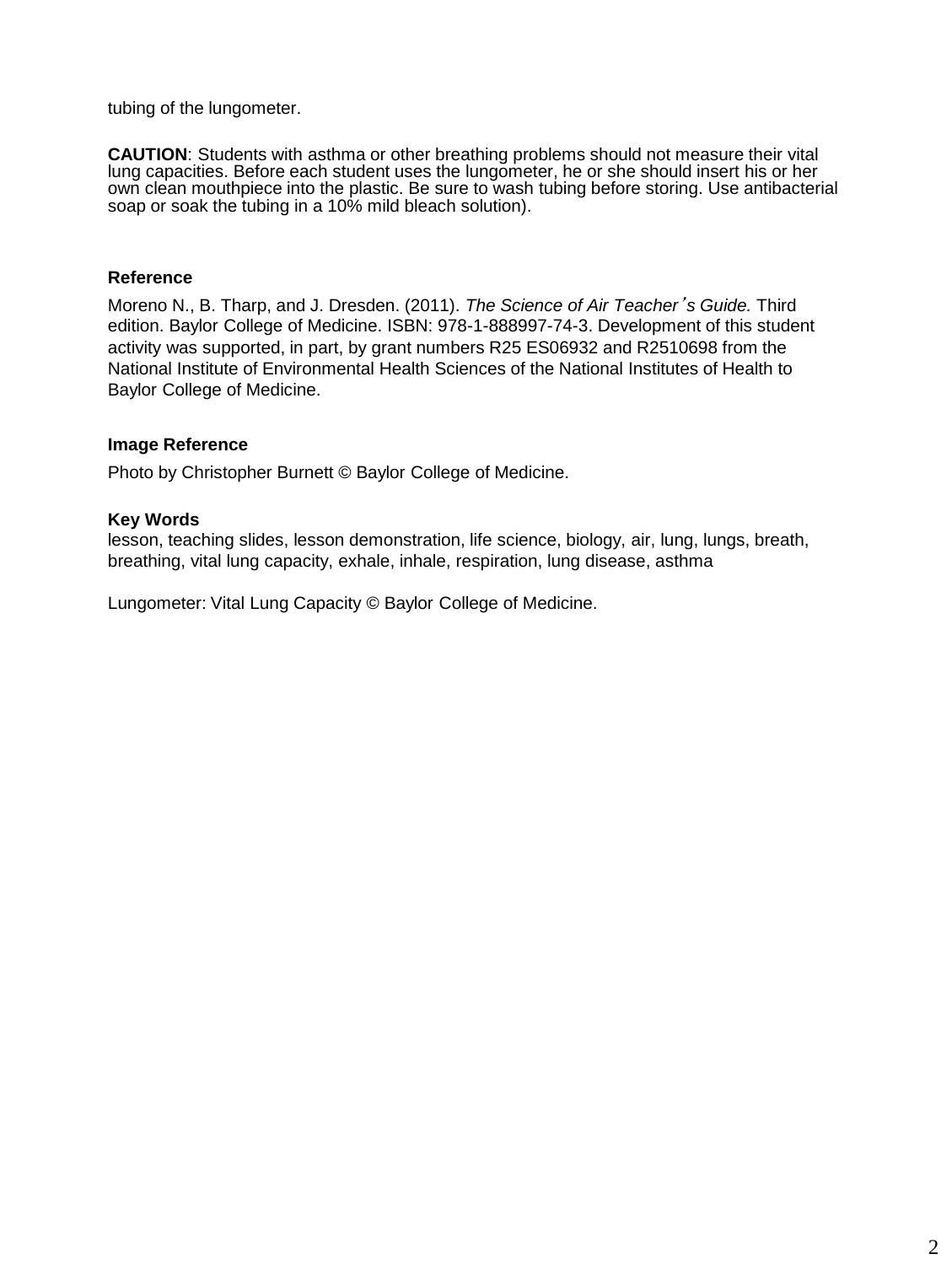

# **Science Safety Considerations**

Safety first! Students always must think about safety when conducting science investigations. This slide may be used to review safety with your class prior to beginning the activity.

Also, keep the following points in mind.

- Always follow your district school safety guidelines.
- Have a clear understanding of the investigation in advance. Practice any investigation with which you are not familiar before conducting it with the class.
- Make sure appropriate safety equipment, such as safety goggles, is available.
- Continually monitor the area where the investigation is being conducted.

# **References**

1.Dean, R., M. Dean, and L. Motz. (2003). *Safety in the Elementary Science Classroom*. Arlington, VA: National Science Teachers Association.

2.Moreno N., B. Tharp, and J. Dresden. (2011). *The Science of Air Teacher*'*s Guide.* Third edition. Baylor College of Medicine. ISBN: 978-1-888997-74-3. Development of this student activity was supported, in part, by grant numbers R25 ES06932 and R2510698 from the National Institute of Environmental Health Sciences of the National Institutes of Health to Baylor College of Medicine.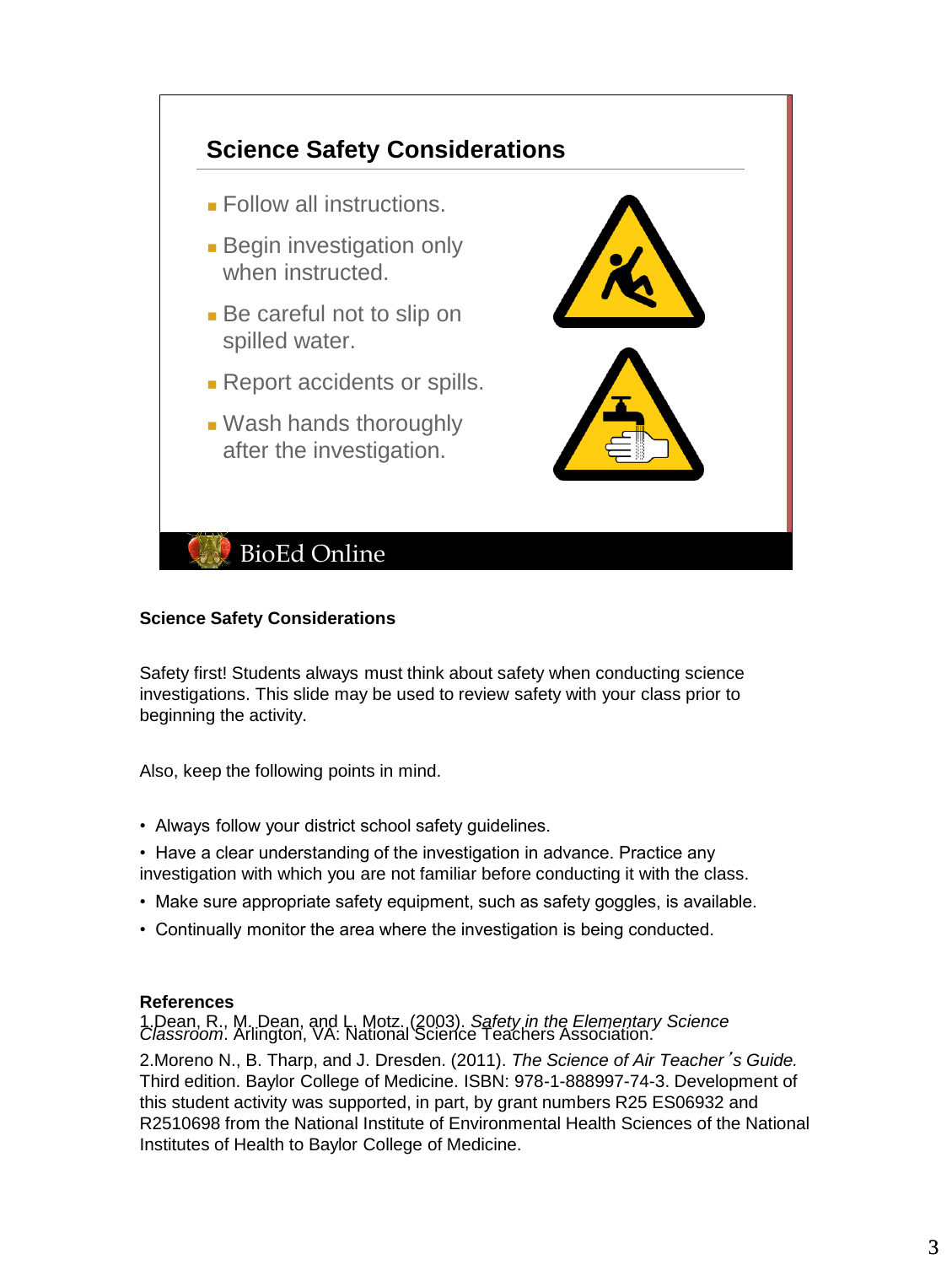# **Key Words**

lesson, teaching slides, lesson demonstration, life science, biology, air, lung, lungs, breath, breathing, vital lung capacity, exhale, inhale, respiration, lung disease, asthma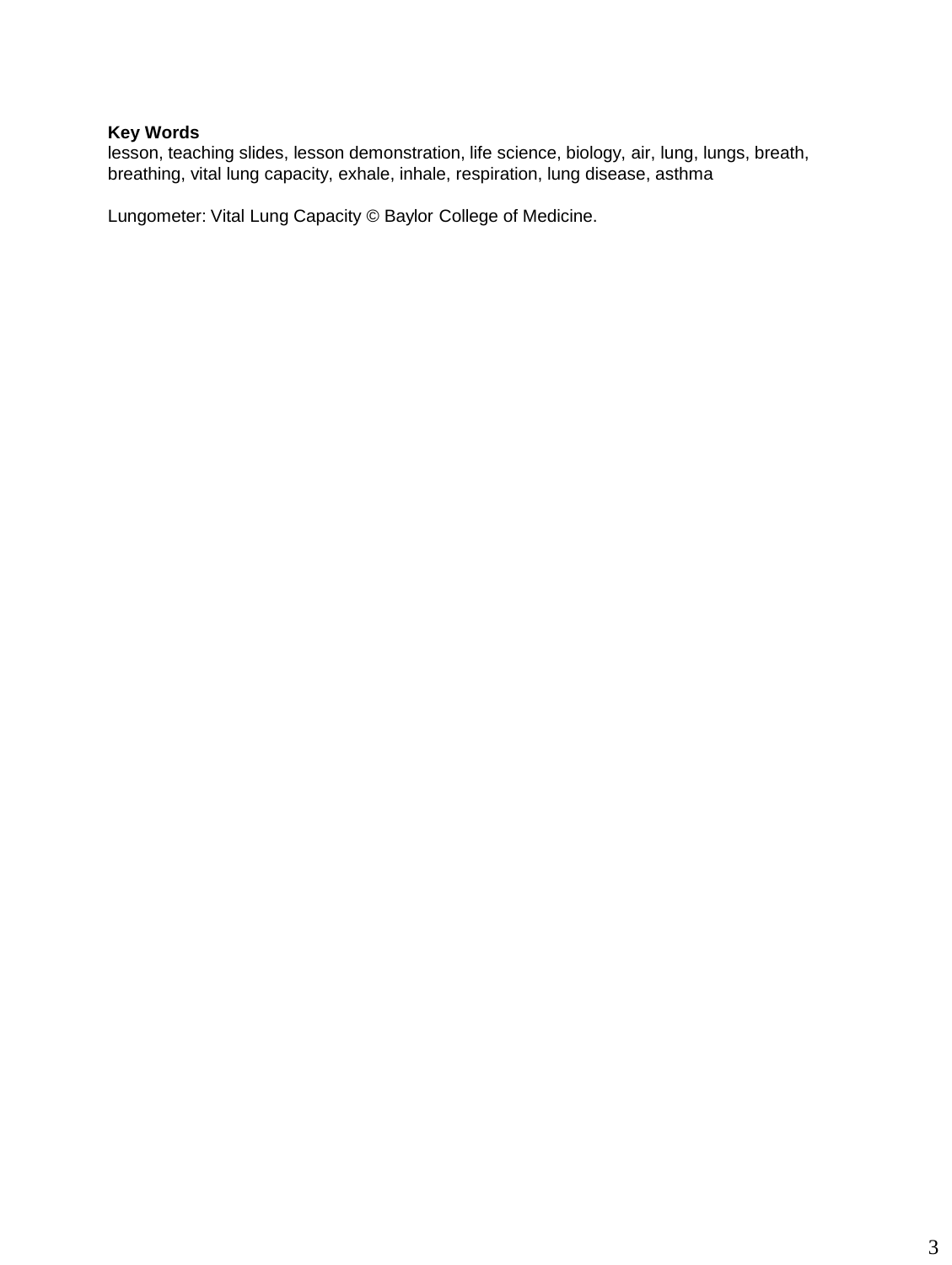

## **How Much Air Can You Exhale?**

To focus students' attention, ask, *Have you ever wondered how much air your lungs can hold?* Instruct students to take a deep breath and notice how large their chests become as their lungs fill with air. Then have students exhale completely and notice how their chests decrease in size as air leaves their lungs.

Being a discussion about lung capacity by asking, *Is there still air left in your lungs after you breathe out?* Tell the students that there always is some air in the lungs and airways.

Ask, *Can everyone hold the same amount of air in their lungs?* Tell students that each person has a different lung capacity and mention that lung disease and smoking decrease a person's lung capacity.

Finally, tell students that they will be measuring their own lung capacity using "lungometers" that they will build.

#### **Reference**

Moreno N., B. Tharp, and J. Dresden. (2011). *The Science of Air Teacher*'*s Guide.* Third edition. Baylor College of Medicine. ISBN: 978-1-888997-74-3. Development of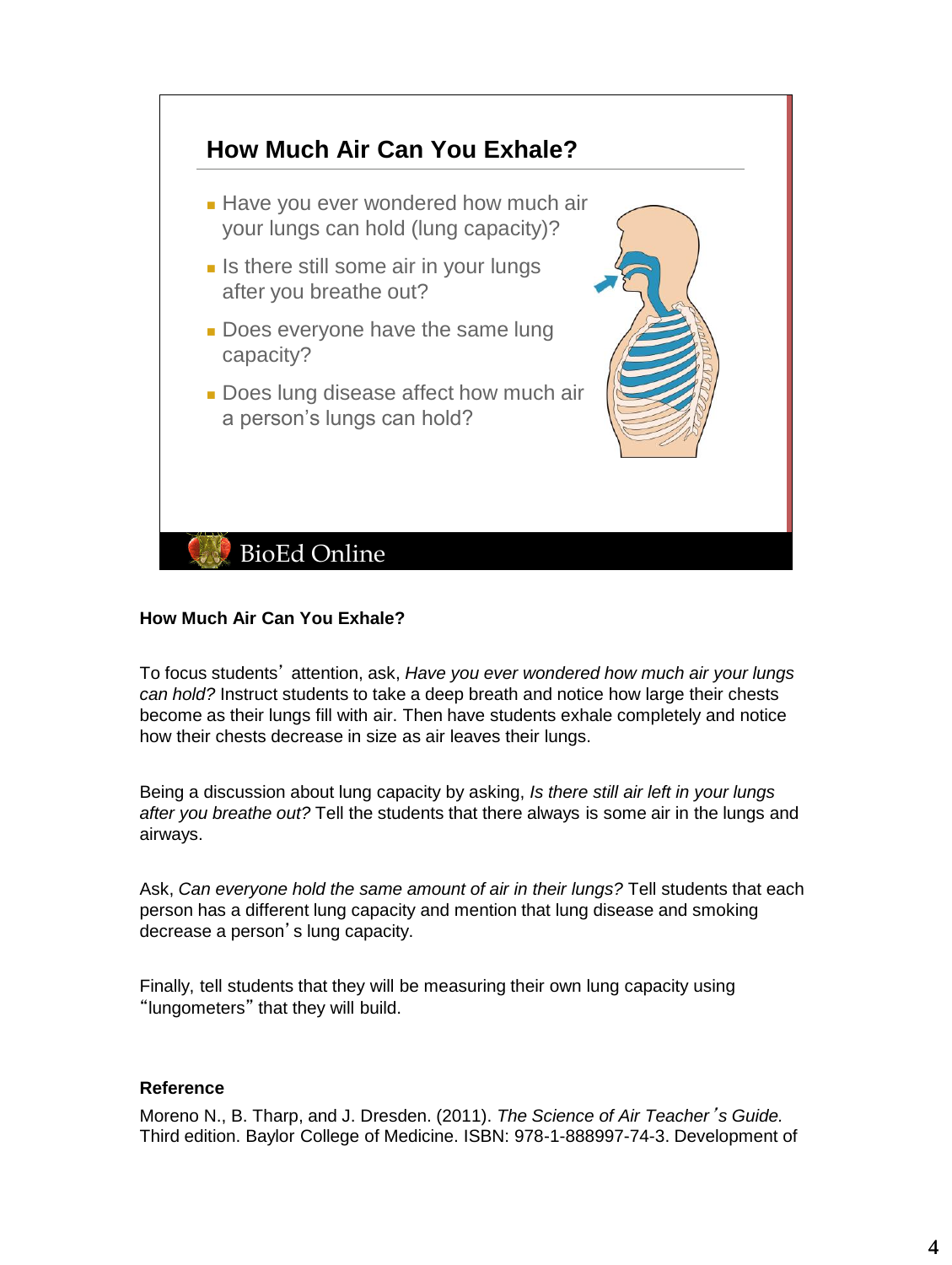this student activity was supported, in part, by grant numbers R25 ES06932 and R2510698 from the National Institute of Environmental Health Sciences of the National Institutes of Health to Baylor College of Medicine.

# **Image Reference**

Illustration © Roberto Biasini. Licensed for use.

### **Key Words**

lesson, teaching slides, lesson demonstration, life science, biology, air, lung, lungs, breath, breathing, vital lung capacity, exhale, inhale, respiration, lung disease, asthma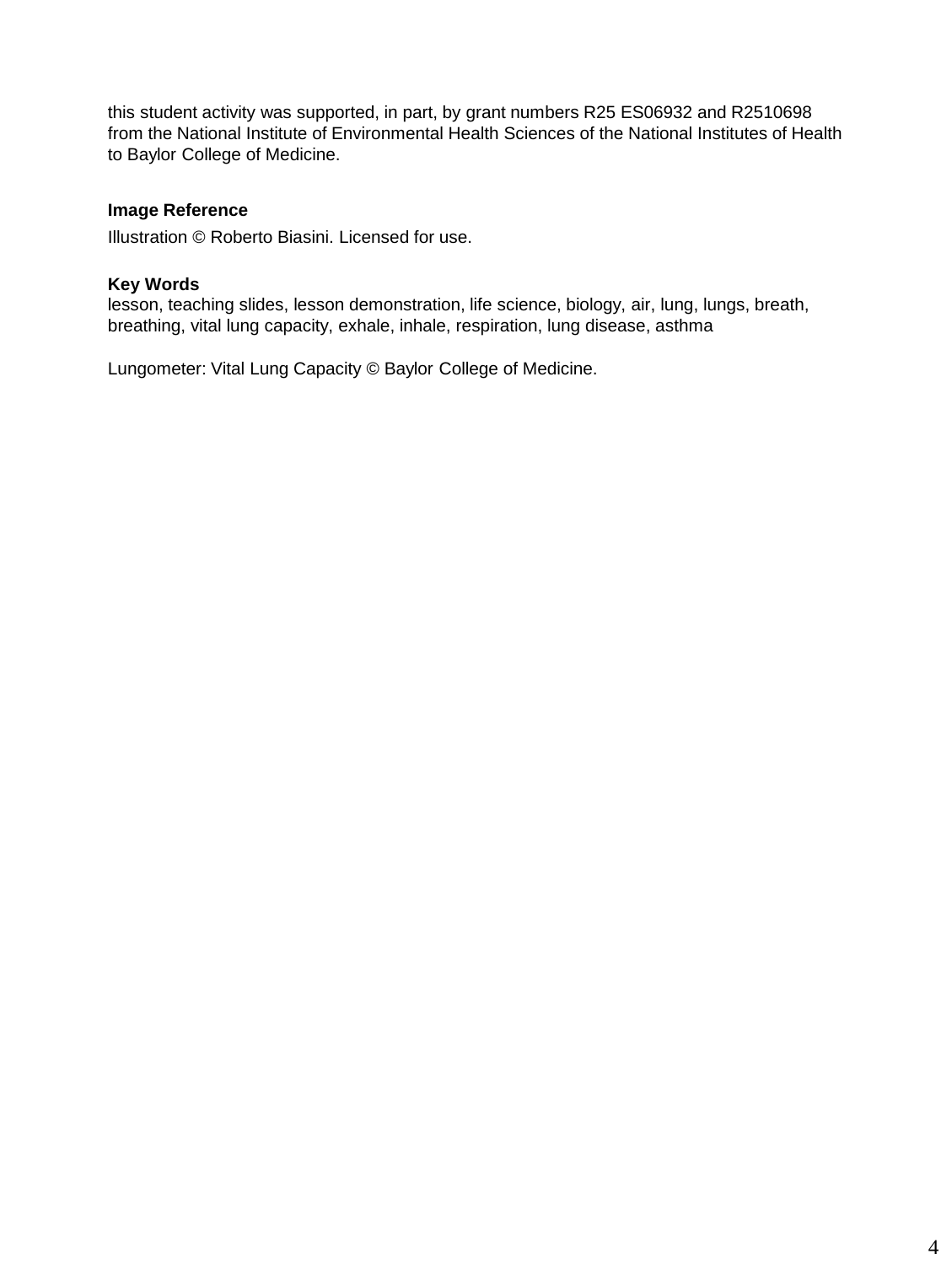

# **Let**'**s Get Started: Prepare the Lungometer**

In this activity, students will make a lungometer to measure their vital lung capacity (the amount of air that can be forced out of the lungs in a single breath). Students will learn that the maximum amount of air that can be blown out of the lungs after taking a deep breath is known as vital lung capacity. They also will discover that people have different vital lung capacities. They will predict, model, observe and measure, graph, and draw conclusions based on their investigation.

## **Setup**

See PDF for complete setup instructions and safety cautions.

Divide students into groups of four. If desired, each student may perform the investigation individually. This activity also can be conducted as a class demonstration.

1.Have the Materials Managers collect the materials for their groups.

2.Direct each group to calibrate the volume of its plastic jug by adding water, 500 mL at a time. One student should pour and another should use a crayon or permanent marker to label each level (500 mL, 1,000 mL, 1,500 mL, etc.). The total volume of a standard gallon milk jug will equal approximately 4,000 mL.

3.Have students replace the cap when the jug is full. Then, have two students from each group turn the milk jug upside down and lower it into the tub of water, submerging the top. Students should be careful to make sure the cap remains secured on the jug.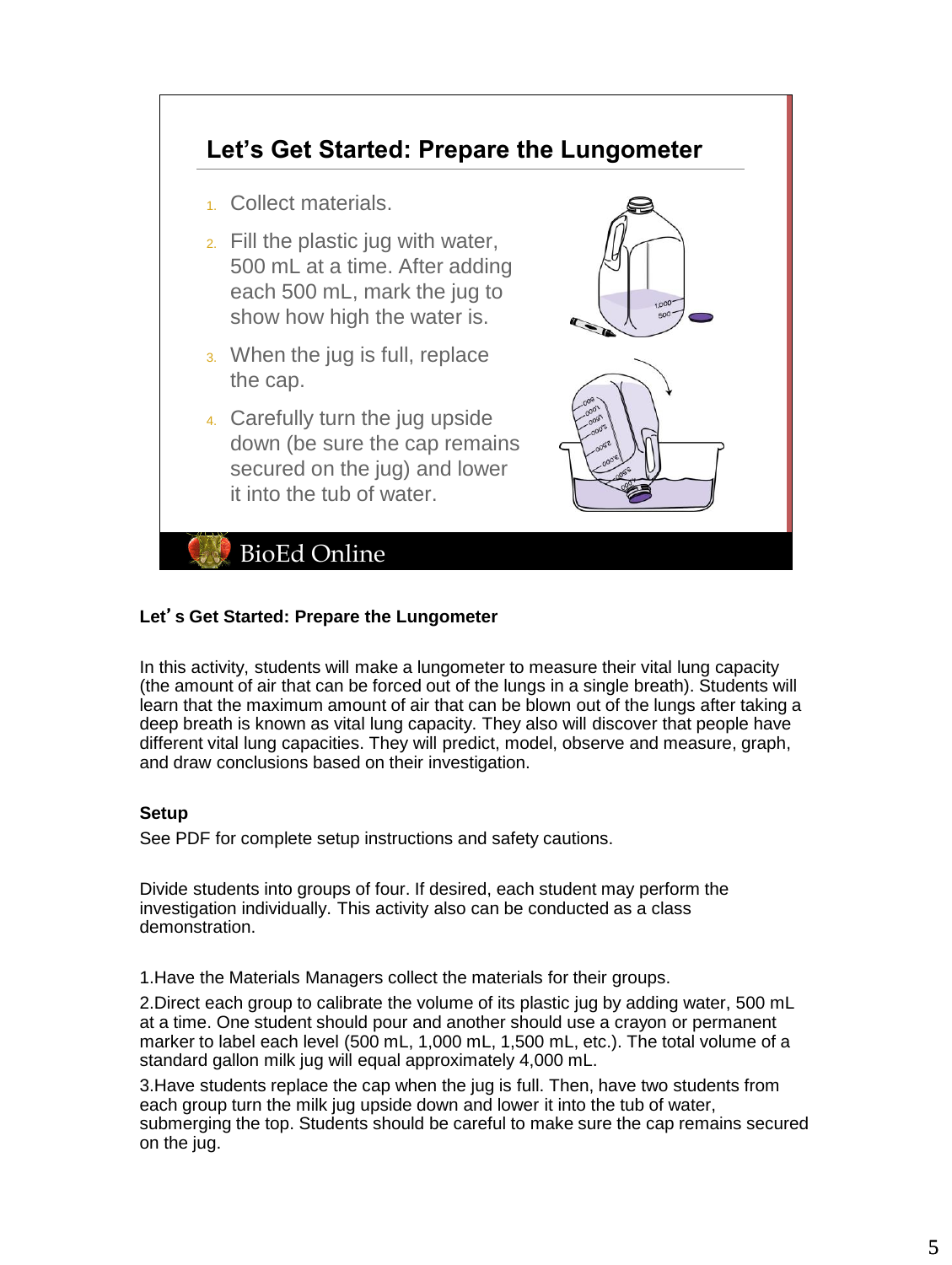## **Reference**

Moreno N., B. Tharp, and J. Dresden. (2011). *The Science of Air Teacher*'*s Guide.* Third edition. Baylor College of Medicine. ISBN: 978-1-888997-74-3. Development of this student activity was supported, in part, by grant numbers R25 ES06932 and R2510698 from the National Institute of Environmental Health Sciences of the National Institutes of Health to Baylor College of Medicine.

# **Image Reference**

Illustration by M.S. Young © Baylor College of Medicine.

#### **Key Words**

lesson, teaching slides, lesson demonstration, life science, biology, air, lung, lungs, breath, breathing, vital lung capacity, exhale, inhale, respiration, lung disease, asthma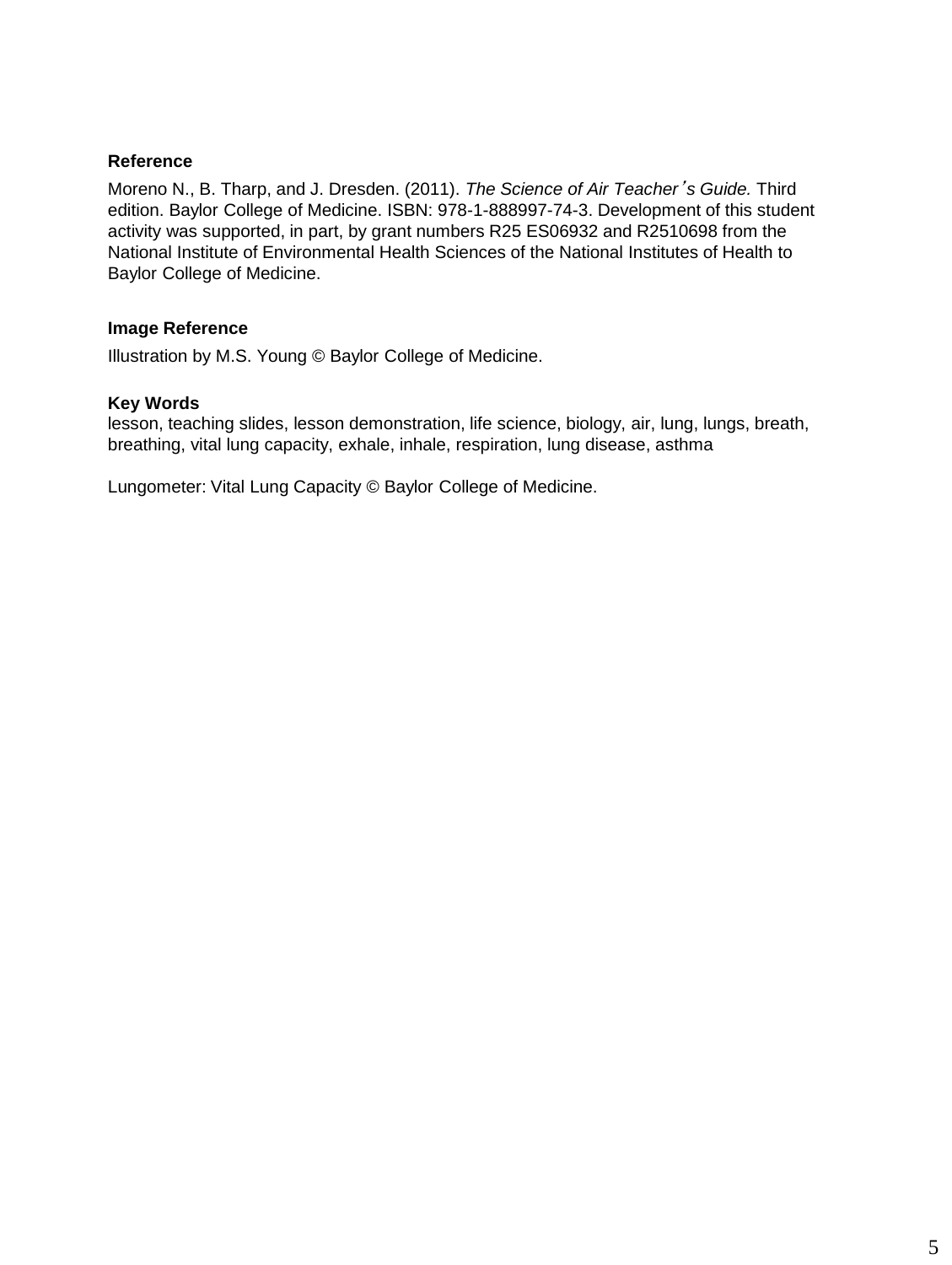

### **Begin the Experiment**

Before each student uses the lungometer, he or she should insert his or her own clean mouthpiece into the plastic tubing (see "Materials"). Be sure to wash tubing before storing. Use antibacterial soap or soak the tubing in a 10% mild bleach solution).

While two students continue to hold the jug in the water, a third student should carefully remove the lid and insert one end of the plastic tubing up into the mouth of the jug. The tip of the tubing should remain under water inside the the jug. The lungometer is now ready for testing.

To measure vital lung capacity, each student will breathe in deeply and then blow out all the air that he or she can through the tubing into the jug. This will cause air to travel into the jug, forcing water out of the jug and into the plastic tub. The amount of air blown into the jug represents each person's vital lung capacity.

After each student has taken his or her turn, the students holding the jug under water should put the lid back on and carefully turn the jug upright. This will enable the team to measure the amount of water remaining in the jug (and the amount of water displaced by the person blowing through the tube).

#### **Reference**

Moreno N., B. Tharp, and J. Dresden. (2011). *The Science of Air Teacher*'*s Guide.* Third edition. Baylor College of Medicine. ISBN: 978-1-888997-74-3. Development of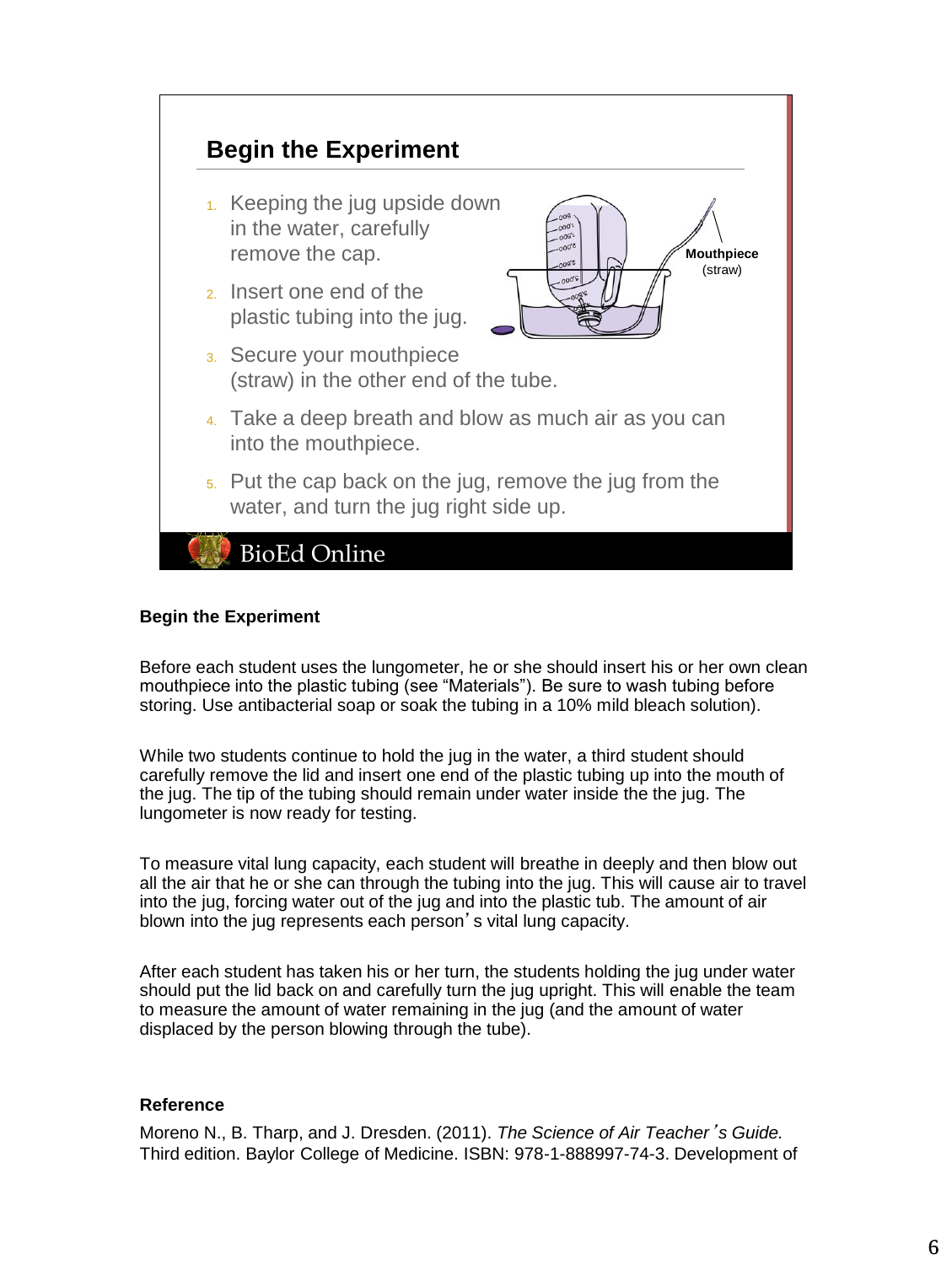this student activity was supported, in part, by grant numbers R25 ES06932 and R2510698 from the National Institute of Environmental Health Sciences of the National Institutes of Health to Baylor College of Medicine.

## **Image Reference**

Illustration by M.S. Young © Baylor College of Medicine.

# **Key Words**

lesson, teaching slides, lesson demonstration, life science, biology, air, lung, lungs, breath, breathing, vital lung capacity, exhale, inhale, respiration, lung disease, asthma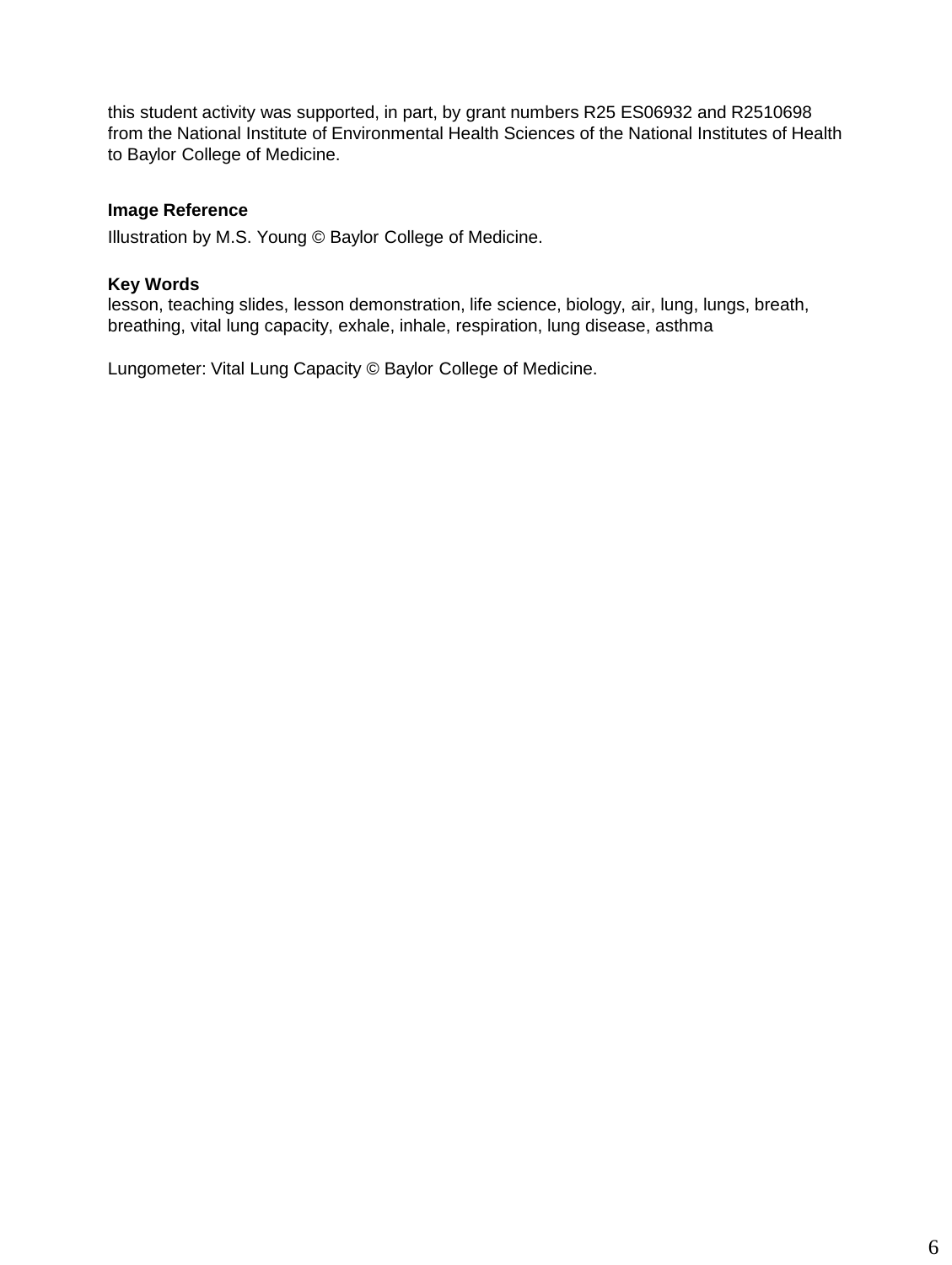| Lungometer Data Sheet<br>Name<br>First<br>Second<br>Third<br>Try<br>Try<br>Try                                                                            |                | 1. Use the markings on the side<br>of the jug to measure the<br>amount of water remaining. |
|-----------------------------------------------------------------------------------------------------------------------------------------------------------|----------------|--------------------------------------------------------------------------------------------|
| Total volume of jug<br>mt<br>Amount of water left<br>mt<br>in iug<br>Vital Lung Capacity<br>mt<br>1. Add all three numbers in the Vital Lung Capacity row |                | 2. Record this number on your<br>"Lungometer Data Sheet."                                  |
| <b>AND</b><br>2. Divide that number by 3 to figure out your average vital lung capacity<br>$\equiv$<br>Write your answer in the space below               | 3.             | Repeat the experiment two<br>more times and enter the data<br>from each round.             |
| 3. My average Vital Lung Capacity:<br>mL<br>THE SCRIMISE OF AIR TERCHER'S GUID<br>LUNGCINE TER                                                            | $\overline{4}$ | Based on the outcomes of the<br>experiment, calculate your<br>average vital lung capacity. |

П

## **Record Your Data**

After blowing as much air as possible through the tube, each student should record the amount of water remaining in the jug on his/her Lungometer Data Sheet.

**NOTE**: The vital lung capacity of elementary school children often falls between 1,300 and 2,300 mL. Have younger students measure their vital lung capacities once. Older students may try three times and calculate the average to establish their vital lung capacity.

## **Reference**

Moreno N., B. Tharp, and J. Dresden. (2011). *The Science of Air Teacher*'*s Guide.* Third edition. Baylor College of Medicine. ISBN: 978-1-888997-74-3. Development of this student activity was supported, in part, by grant numbers R25 ES06932 and R2510698 from the National Institute of Environmental Health Sciences of the National Institutes of Health to Baylor College of Medicine.

#### **Key Words**

lesson, teaching slides, lesson demonstration, life science, biology, air, lung, lungs, breath, breathing, vital lung capacity, exhale, inhale, respiration, lung disease, asthma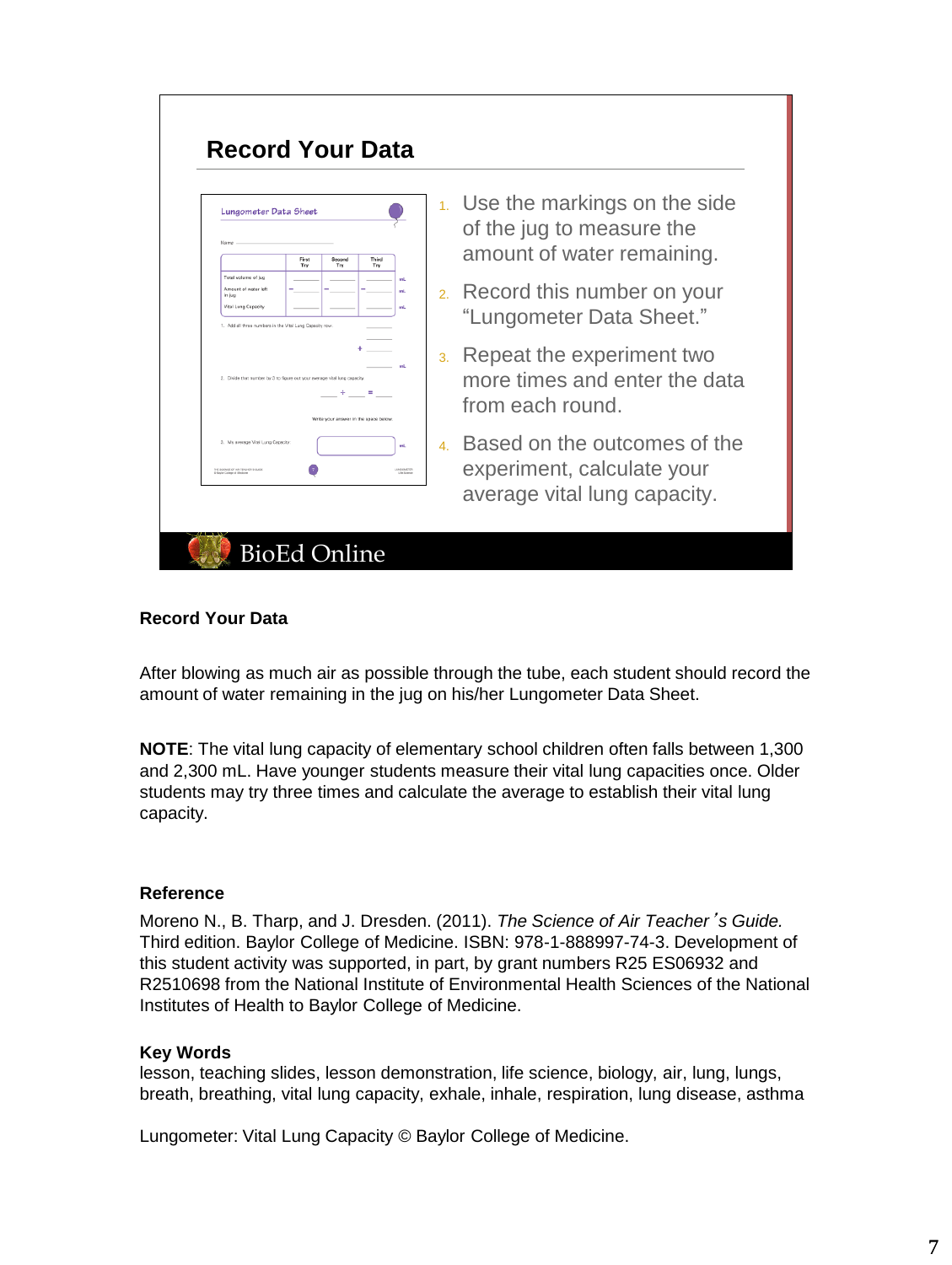

# **Let**'**s Talk About It**

With younger students, draw a large graph on the board. Label the X axis "Students." Number the Y axis from 0 to 4,000 mL, using 500 mL intervals. Have students write their names and lung capacity measurements on "sticky" notes, and then help each student place his/her note at the appropriate level on the graph (see figure on slide).

Older students should obtain the average value for their vital lung capacities over three trials, as shown on the Lungometer Data Sheet. After students have completed their calculations, have them graph their average vital lung capacities as described in the previous paragraph.

Discuss the class results charted on the graph. Ask, "What was the highest vital lung capacity in the class? What was the lowest? How could we determine the average vital lung capacity for the entire class?"

## **Reference**

Moreno N., B. Tharp, and J. Dresden. (2011). *The Science of Air Teacher*'*s Guide.* Third edition. Baylor College of Medicine. ISBN: 978-1-888997-74-3. Development of this student activity was supported, in part, by grant numbers R25 ES06932 and R2510698 from the National Institute of Environmental Health Sciences of the National Institutes of Health to Baylor College of Medicine.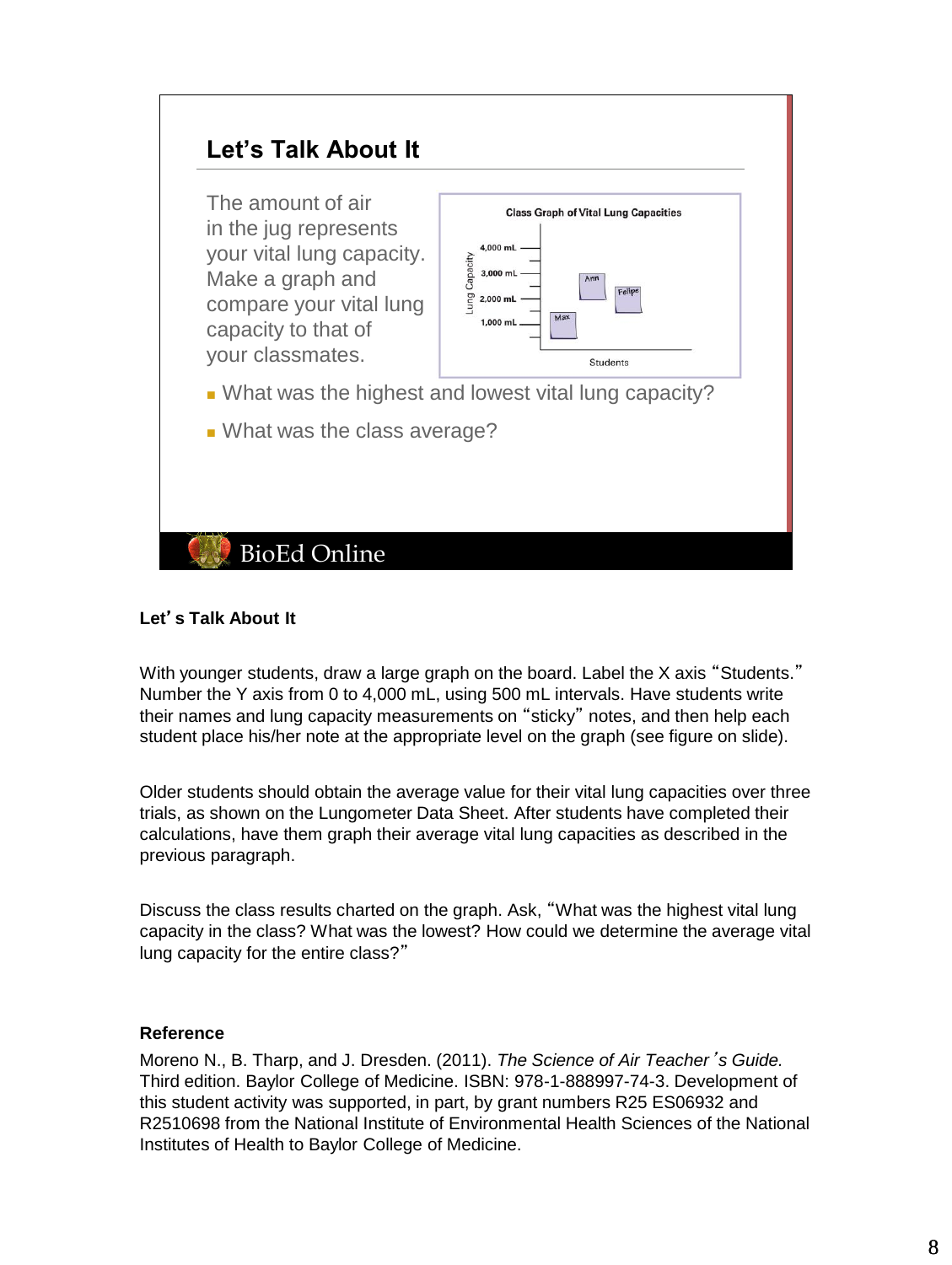# **Key Words**

lesson, teaching slides, lesson demonstration, life science, biology, air, lung, lungs, breath, breathing, vital lung capacity, exhale, inhale, respiration, lung disease, asthma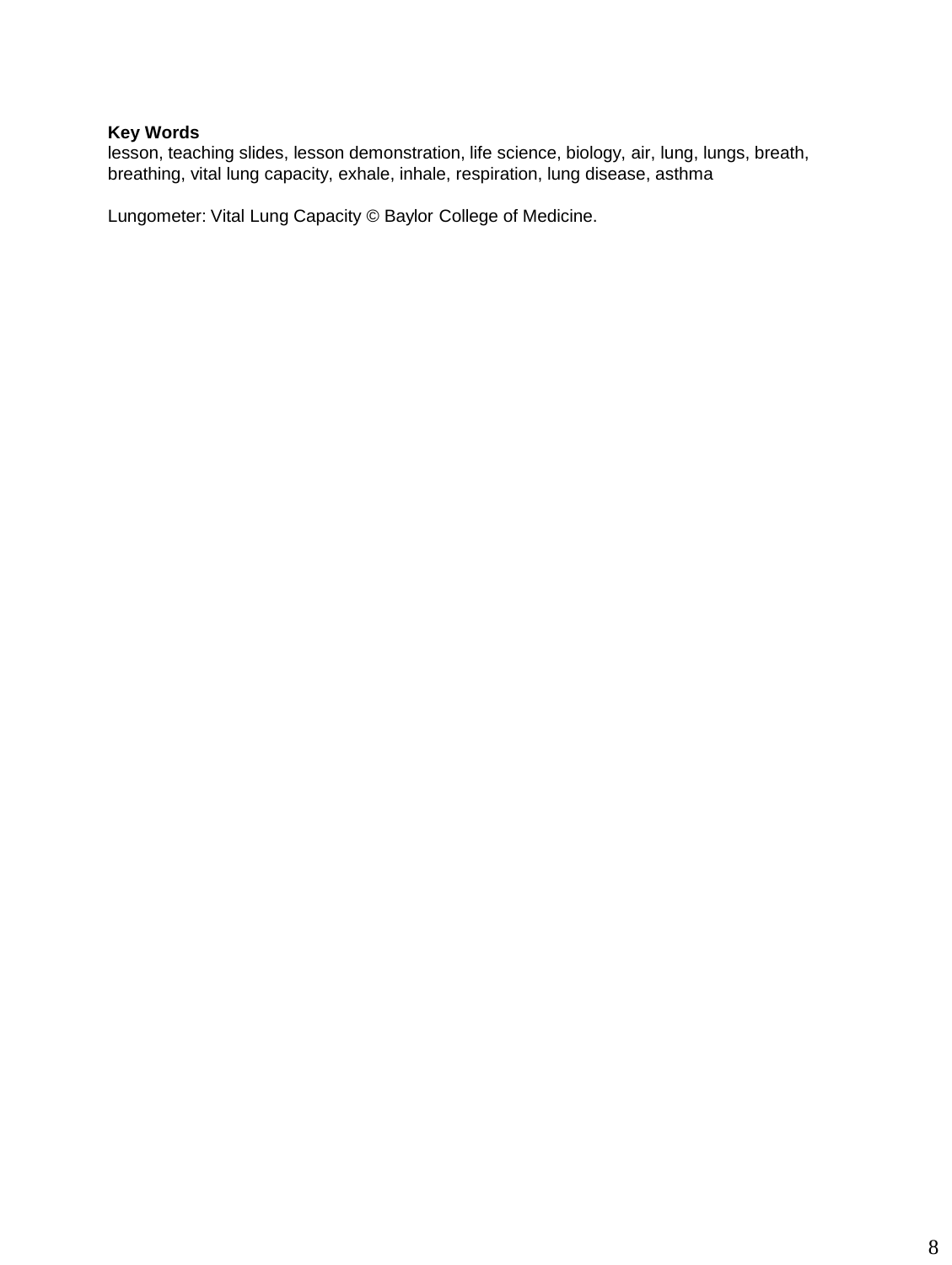# **The Science of Vital Lung Capacity**

- Breathing is accomplished by muscles of the chest and diaphragm that change the volume and pressure of the chest cavity.
- Your vital lung capacity is the amount of air that you can force out of your lungs in one breath.
- People differ in the amount of air they can blow out of their lungs.



A spirometer is used clinically to measure lung function. Photo © Joe Mabel, CC-BY-NC 3.0.

**BioEd Online** 

# **The Science of Vital Lung Capacity**

Students observed the following properties of air while conducting this activity.

- Air takes up space and the lungs hold air.
- Air travels in and out of the lungs. Breathing is controlled by changes in the size of the chest cavity. The work of breathing is accomplished by the diaphragm (a thin layer of muscle at the base of the chest cavity) and muscles in the walls of the chest. The diaphragm is responsible for about 75% of the air flow in breathing. At rest, it is relaxed and bulges upward. When we are about to take a breath, the diaphragm muscles tighten, move downward, and increase the space available (and decrease total pressure) within the chest. Outside air rushes in to fill this space. As we exhale, the muscles of the chest and diaphragm relax, the space in the chest cavity contracts, and air is forced out of the lungs.
- People differ in the amount of air that they can blow out of their lungs. The lungometer students built for this activity models the machine (called a spirometer, see slide) that doctors use to measure vital lung capacity in their patients. The spirometer is used frequently to assess patients' asthma, emphysema and other respiratory conditions. People with lung diseases often have limited vital lung capacities. Asthma, for example, is caused by inflammation of the lungs and constriction of the airway, which can lead to difficulty in breathing and a reduced vital lung capacity.

#### **Reference**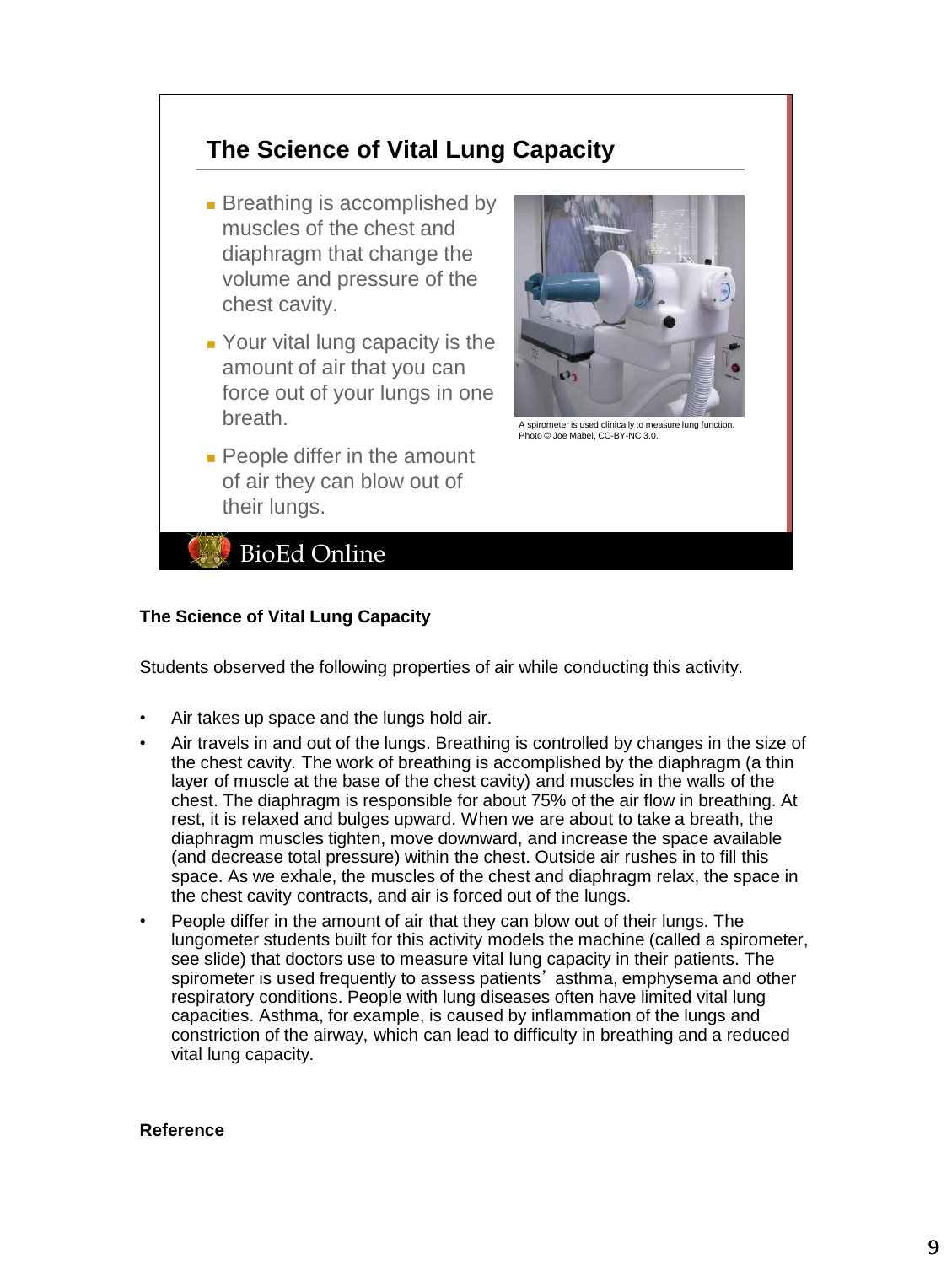Moreno N., B. Tharp, and J. Dresden. (2011). *The Science of Air Teacher*'*s Guide.* Third edition. Baylor College of Medicine. ISBN: 978-1-888997-74-3. Development of this student activity was supported, in part, by grant numbers R25 ES06932 and R2510698 from the National Institute of Environmental Health Sciences of the National Institutes of Health to Baylor College of Medicine.

## **Image Reference**

Photo © Joe Mabel, CC-BY-NC 3.0. http://en.wikipedia.org/wiki/File:Device\_for\_Spirometry\_or\_Body\_Plethysmography\_02.jpg

### **Key Words**

lesson, teaching slides, lesson demonstration, life science, biology, air, lung, lungs, breath, breathing, vital lung capacity, exhale, inhale, respiration, lung disease, asthma, spirometer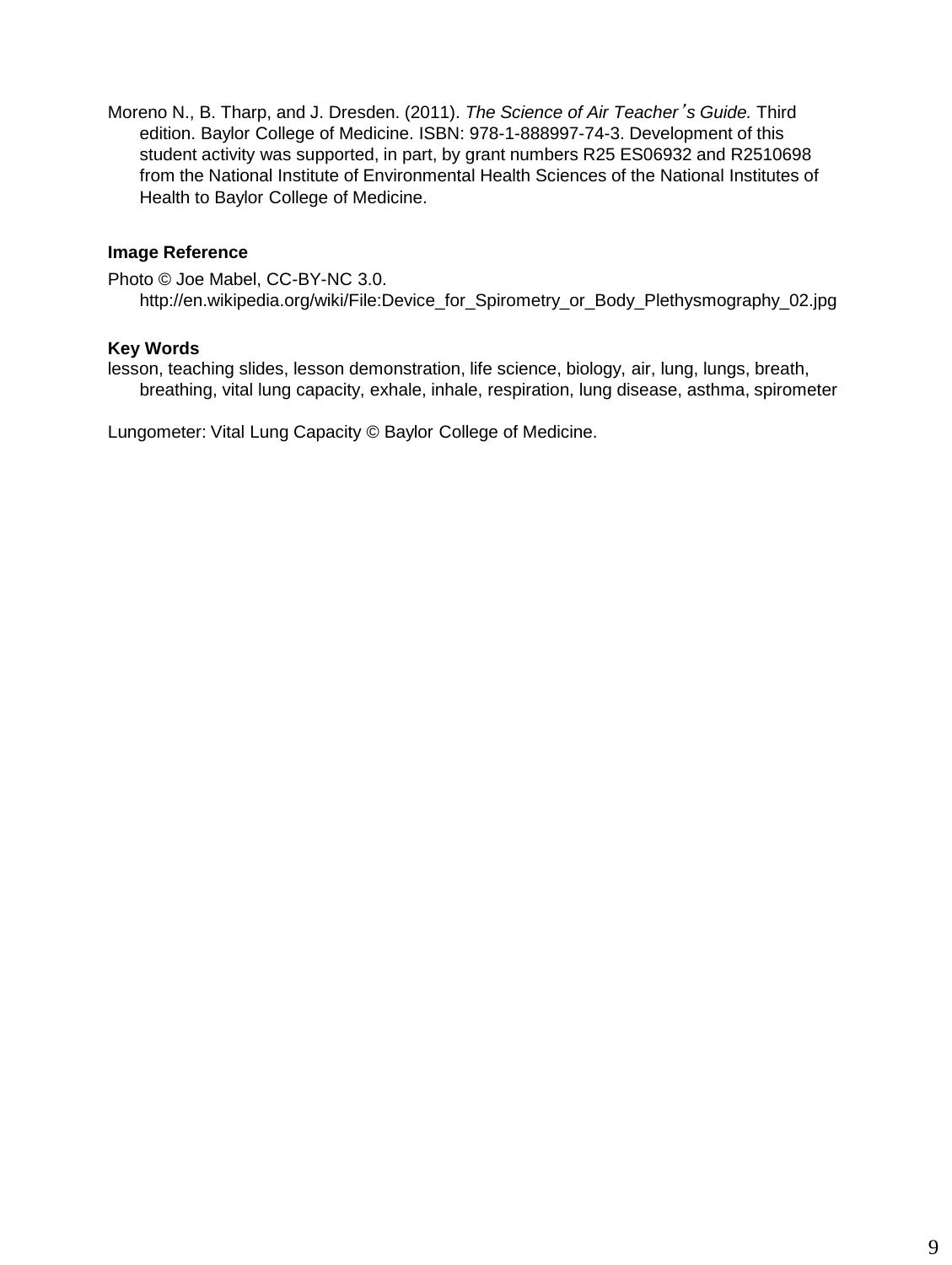

### **Extensions**

Encourage students to suggest variations of the investigation. For example, students might want to group their class data (for example, by student height or by amounts of daily exercise) and investigate whether certain characteristics impact vital lung capacity. Or, students may want to measure vital lung capacity at the beginning and the end of the week, or in the morning and afternoon to see if vital lung capacity changes over time (it should not change drastically in these cases).

Ask, *Which types of diseases might limit a person*'*s ability to blow out much air?* Have students use resources online, or in your classroom or library to investigate diseases of the airways and lungs. Examples include asthma, emphysema, some types of bronchitis, smoking-related lung damage and occupational lung diseases caused by prolonged exposure to asbestos or certain kinds of dusts. In the unit story, *Mr. Slaptail*'*s Secret*, Mr. Slaptail improves his ability to blow air into a lungometer like the one constructed in this activity. Ask, *What lifestyle changes did Mr. Slaptail make to improve his vital lung capacity?*

## **Reference**

Moreno N., B. Tharp, and J. Dresden. (2011). *The Science of Air Teacher*'*s Guide.* Third edition. Baylor College of Medicine. ISBN: 978-1-888997-74-3. Development of this student activity was supported, in part, by grant numbers R25 ES06932 and R2510698 from the National Institute of Environmental Health Sciences of the National Institutes of Health to Baylor College of Medicine.

## **Key Words**